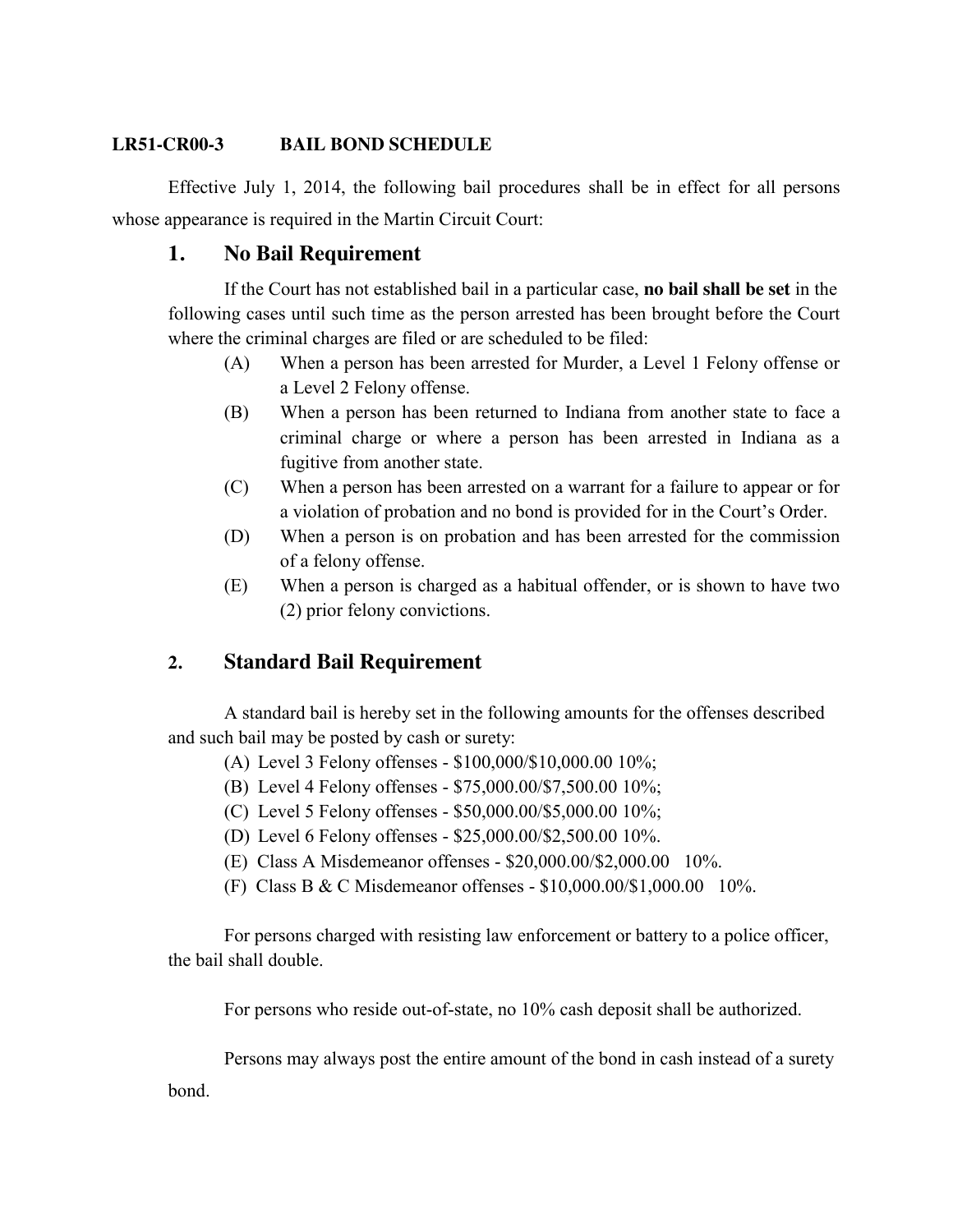### **3. Computation of Bail Amount**

In those cases where a specific Court ordered bond has not been set, the Sheriff shall compute the standard bond for Levels 3 through 6 Felonies and for Misdemeanor offenses by referring only to the **single most serious charge placed against the person.** When multiple charges of the same degree are placed against the person, the standard bond for a single offense of that degree shall apply.

### **4. Release on Recognizance**

No person who is scheduled to appear in Court shall be released on his or her recognizance without the express authority of the Judge of the Circuit Court.

# **5. Notice Regarding Initial Hearing (Including Revocations)**

A person who has posted bail to secure his/her appearance in Court shall be informed by the Sheriff that the person is scheduled to appear in Court for an Initial Hearing and advise the individual of the hearing date. All hearing dates and schedules shall be sent to the Court.

The person shall be further advised that a failure to appear will result in a revocation of bail and the issuance of an arrest warrant for failure to appear.

## **6. Domestic Violence Offenses – Holding Period**

Domestic Violence offenses shall include the felony or misdemeanor offenses of battery, intimidation, confinement, invasion of privacy or for any violation of a Protective Order.

All persons arrested for domestic violence offenses shall not be released from custody until **18** hours have elapsed **from the time that they were booked in jail**.

Persons arrested for a second or subsequent Domestic Violence Offense shall be held without bail until the Initial Hearing.